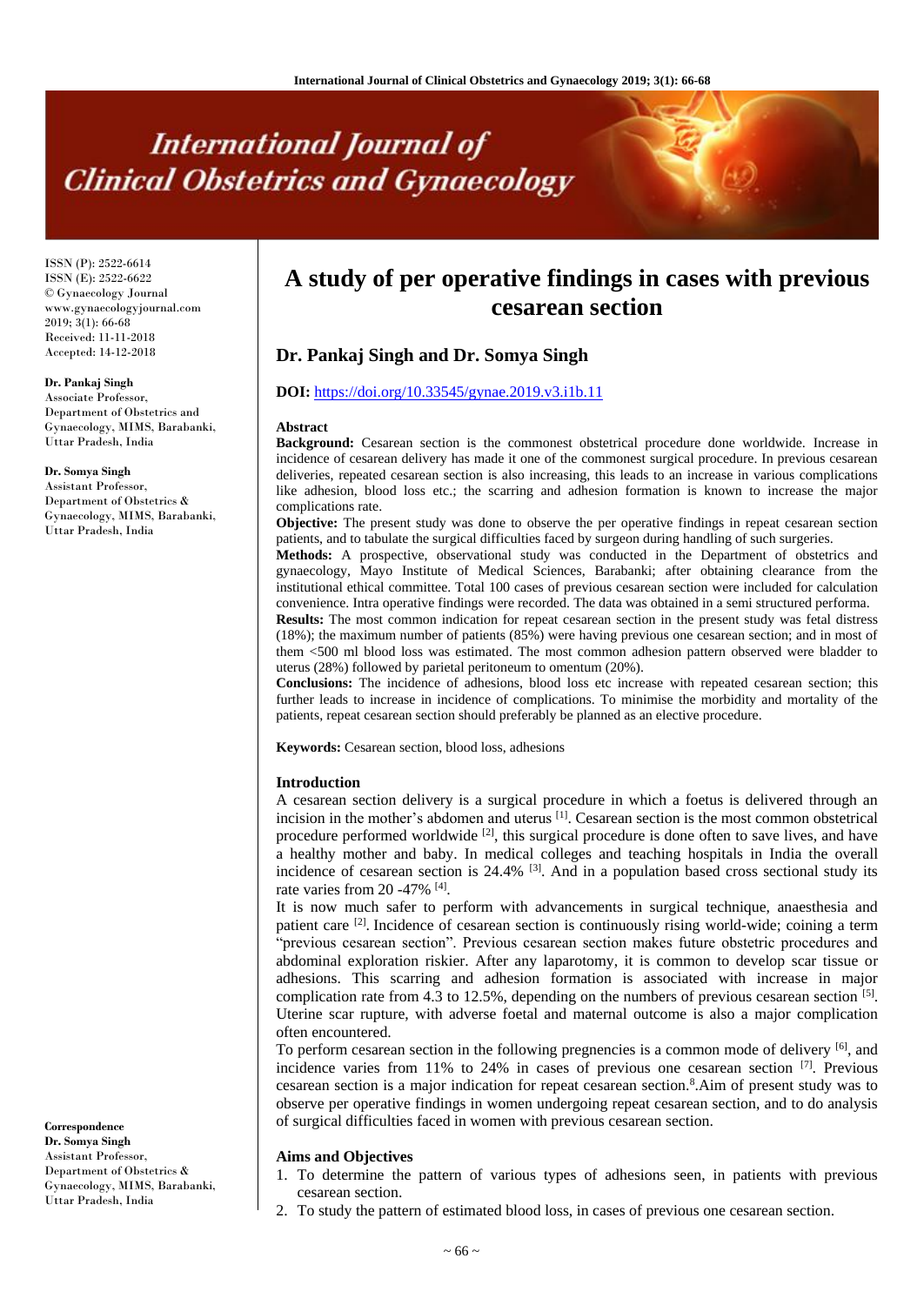### **Method**

The present study was conducted at the Department of obstetrics and gynaecology, Mayo Institute of Medical Sciences, Barabanki, during the period of November 2017 to October 2018.After informed consent, case histories of repeat cesarean section were studied; and intra operative findings were recorded. Present method of performing cesarean section were unaffected by the study. Surgeons were specially requested to note about difficulties they faced while operating a case of previous cesarean section. Approximate blood loss was appreciated by soaked sponges and amount in suction jar.

Inclusion criteria - All patients with previous cesarean section, irrespective of number and type.

Exclusion criteria- All first-time cesarean section; women with previous abdominal surgery other than cesarean section.

The research work was approved by the Institutional Ethical Committee. Recorded data was analysed for findings in intra op, and also difficulties encountered.

#### **Results**

| <b>Parity</b> | <b>No. of Cases</b> |
|---------------|---------------------|
| Gravida 2     | 59                  |
| Gravida 3     |                     |
| Gravida 4     |                     |
| Gravida 5     | ۰,                  |

Maximum number (59%) of patients were gravida 2, followed by (26%) gravida 3.

**Table 2:** Estimated approximate amount of blood loss

| <b>Amount of blood loss</b> | <b>Number of cases</b> |
|-----------------------------|------------------------|
| $< 500$ ml                  | 66                     |
| 500 ml to 1000 ml           |                        |
| $>1000$ ml                  |                        |

In most of cases (66%) the estimated blood loss was  $<$  500 ml. Blood transfusion was needed in 14 patients.

**Table 3:** Number of previous cesarean section

| No of previous C.S. | No of cases |
|---------------------|-------------|
| Previous one        |             |
| Previous two        |             |
| Previous three      |             |
| Previous four       |             |

Most number of patients (85%) were having previous one cesarean section.

|  | <b>Table 4:</b> Indication of cesarean section (most prominent): |  |  |  |  |
|--|------------------------------------------------------------------|--|--|--|--|
|--|------------------------------------------------------------------|--|--|--|--|

| <b>Indication of cesarean section</b> | No. of cases |
|---------------------------------------|--------------|
| <b>Scar Tenderness</b>                | 10           |
| Rupture uterus                        | 01           |
| Cephalopelvic disproportion           | 14           |
| Foetal distress                       | 18           |
| Bad obstetric history                 | 04           |
| Ante partum haemorrhage               | 04           |
| PIH                                   | 07           |
| Breech presentation                   | 02           |
| Short pregnancy interval              | 07           |
| Oligohydramnios                       | 09           |
| Post-dated pregnancy                  | 04           |
| Obstructed labour                     | 05           |
| Previous 2 LSCS                       | 13           |
| <b>IUGR</b>                           | 02           |

As shown in Table 4, most of the time indication for cesarean section was foetal distress (18%), followed by cephalopelvic disproportion. (14%).

**Table 5:** Variants of skin incision

| <b>Skin Incision</b>   | <b>No. of Cases</b> |
|------------------------|---------------------|
| Transverse             |                     |
| Paramedian             |                     |
| Vertical               |                     |
| Paramedian to vertical | 04                  |
| Transverse to vertical |                     |

Vertical incision was given in most cases (37%), in 9% cases skin incision was changed from previous site.

|  |  | <b>Table 6:</b> Type of Adhesions |
|--|--|-----------------------------------|
|--|--|-----------------------------------|

| <b>Type of Adhesion</b>                           | <b>Number of cases</b> |
|---------------------------------------------------|------------------------|
| Parietal peritoneum to anterior surface of uterus | 16                     |
| Parietal peritoneum to omentum                    | 20                     |
| Bladder to Uterus (Dense)                         | 08                     |
| Bladder to Uterus (Loose)                         |                        |
| Plaster abdomen                                   |                        |
| Omentum and bowel attach to uterus                |                        |

Intraperitoneal adhesions of various types were observed in most of cases, most common was bladder to uterus (both dense and loose) (28%), followed by parietal peritoneum to omentum. (20%). Due to adhesions and associated blood loss surgery becomes more complex and lengthy.

#### **Discussion**

Cesarean section is the most common obstetric operative procedure world-wide. Multiple factors like medical, social and economical reasons has caused increase in primary cesarean section rate this leads to creation of new word "previous cesarean section" in subsequent pregnancies, giving a high risk pregnancy status to the subsequent pregnancies. With repeated surgical procedure these pregnancies became high risk pregnancies. In developing countries like India where antenatal care is often neglected and last moment referring to tertiary centre is high, these high risk pregnancies are managed as emergency cesarean section which is not ideal for them.

In present study most common indication for cesarean section was fetal distress(18%), followed by CPD (14%), results were similar to study by Rama Krishna Rao *et al*. (2)Repeated cesarean section is related to life threatening maternal complications when compaired to normal delivery and first cesarean section.

Repeated surgical procedure leads to formation of denser adhesions which not only makes surgery difficult and slow but also leads to much more blood loss. Repeat cesarion section also leads to increase in risk of placenta previa and placenta accrete. Present study concludes that this is need of hour that every case of primary cesarean section and her family should be educated about significance of antenatal care and try to convert following deliveries as elective procedure in place of emergency procedure.

#### **References**

- 1. American college of obstetrics and gynaecology (2015). Cesarean birth (c-section). FAQ 006.retrieved June 1, 2016.
- 2. Mahale AR, Ghodke UP, Bhingare PE. Intraoperative difficulties in repeated cesarean section- A study of 287 cases. J obstet India. 2008; 58(6):507-10.